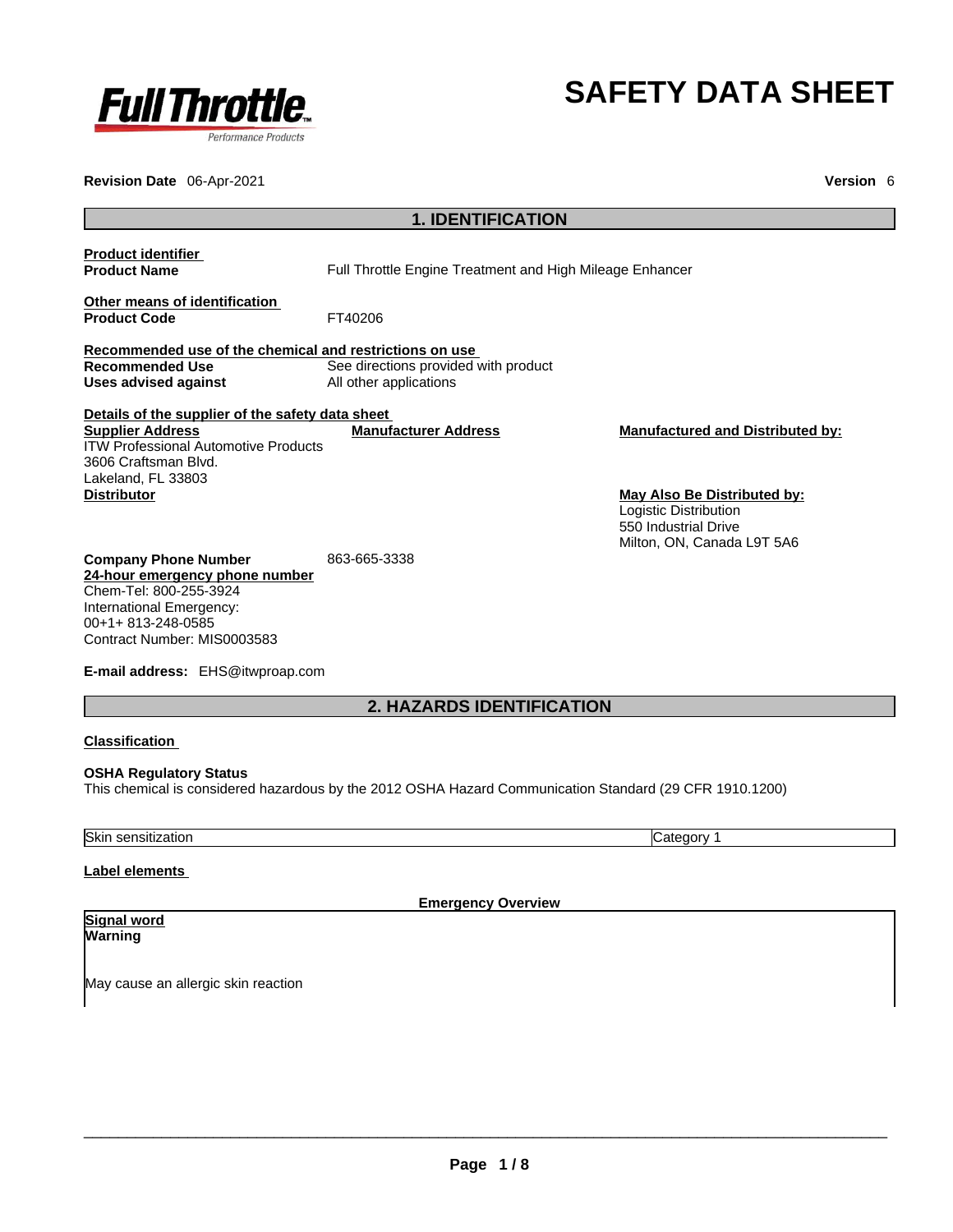

# **Precautionary Statements - Prevention**

Avoid breathing dust/fume/gas/mist/vapors/spray Contaminated work clothing should not be allowed out of the workplace Wear protective gloves

#### **Precautionary Statements - Response**

Specific treatment (see .? on this label)

IF ON SKIN: Wash with plenty of soap and water If skin irritation or rash occurs: Get medical advice/attention Wash contaminated clothing before reuse

#### **Precautionary Statements - Storage**

Store in a well-ventilated place. Keep container tightly closed

#### **Precautionary Statements - Disposal**

Dispose of contents/container to an approved waste disposal plant

# **Hazards not otherwise classified (HNOC)**

Not applicable

#### **Other Information**

May be harmful in contact with skin. Harmful to aquatic life with long lasting effects.

Unknown acute toxicity 8.608 % of the mixture consists of ingredient(s) of unknown toxicity

# **3. COMPOSITION/INFORMATION ON INGREDIENTS**

| Chemical Name                          | <b>CAS No</b>                         | Weiaht-% |
|----------------------------------------|---------------------------------------|----------|
| ulfideٽ<br><b>Olefin</b>               | $C$ $C$ $D$ $D$ $T$<br>RADE)<br>SECRE |          |
| Phosphoric acid<br>l esters/amine salt | $\lrcorner$ SECRET<br><b>RADE</b>     |          |

# **4. FIRST AID MEASURES**

# **Description of first aid measures**

| <b>General advice</b> | Get medical advice/attention if you feel unwell.                                                                                                                                                 |
|-----------------------|--------------------------------------------------------------------------------------------------------------------------------------------------------------------------------------------------|
| Eye contact           | IF IN EYES: Rinse cautiously with water for several minutes. Remove contact lenses, if<br>present and easy to do. Continue rinsing. If eye irritation persists: Get medical<br>advice/attention. |
| <b>Skin contact</b>   | IF ON SKIN:. Wash skin with soap and water. If skin irritation persists, call a physician.<br>Take off contaminated clothing and wash before reuse.                                              |
| <b>Inhalation</b>     | IF INHALED: Remove victim to fresh air and keep at rest in a position comfortable for<br>breathing. If symptoms persist, call a physician.                                                       |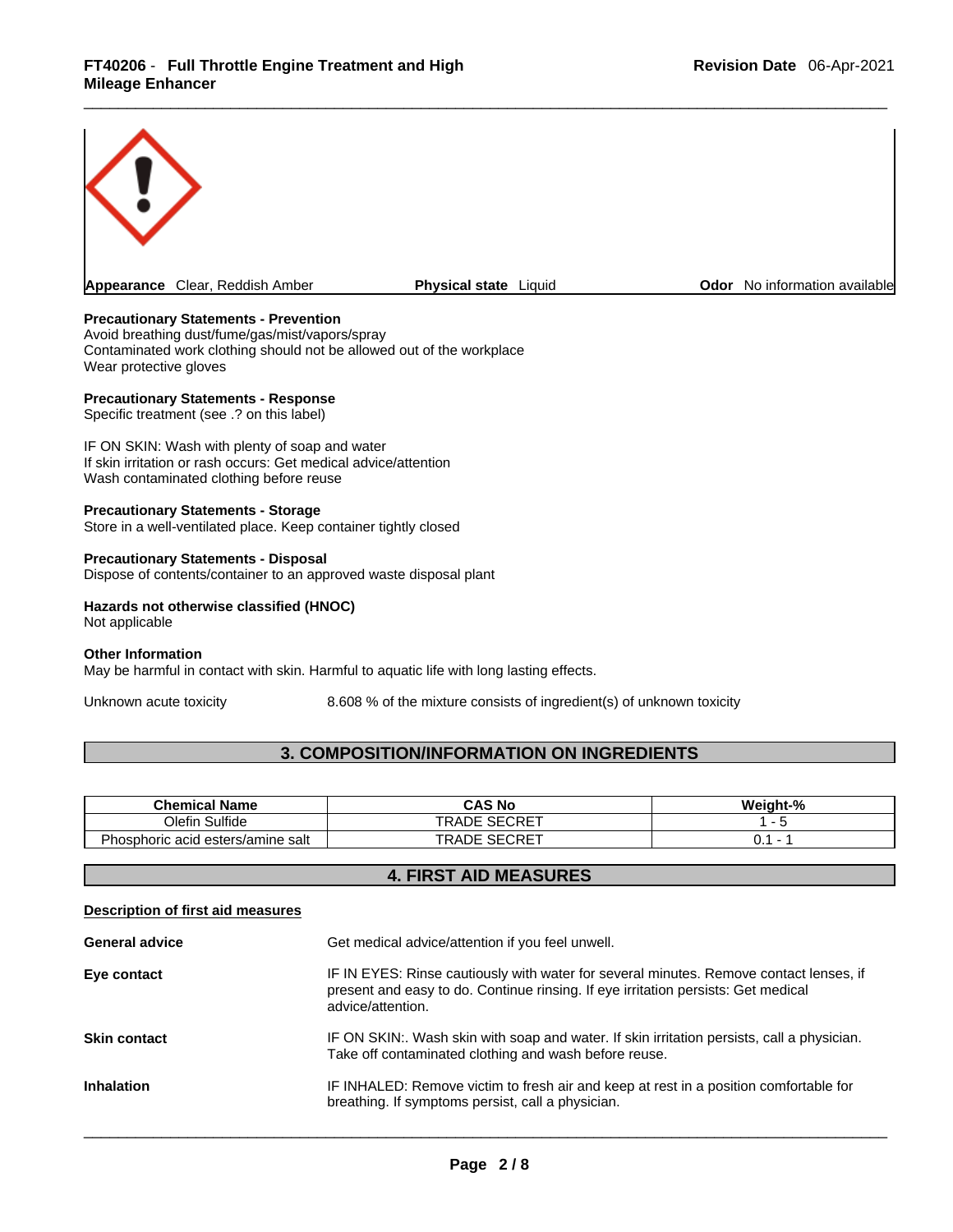| Ingestion                                                                                                      | IF SWALLOWED:. Do NOT induce vomiting. Never give anything by mouth to an<br>unconscious person. Call a physician.                                                                                                                                         |
|----------------------------------------------------------------------------------------------------------------|------------------------------------------------------------------------------------------------------------------------------------------------------------------------------------------------------------------------------------------------------------|
| Self-protection of the first aider                                                                             | Ensure that medical personnel are aware of the material(s) involved and take precautions to<br>protect themselves.                                                                                                                                         |
| Most important symptoms and effects, both acute and delayed                                                    |                                                                                                                                                                                                                                                            |
| <b>Symptoms</b>                                                                                                | See section 2 for more information.                                                                                                                                                                                                                        |
|                                                                                                                | Indication of any immediate medical attention and special treatment needed                                                                                                                                                                                 |
| <b>Note to physicians</b>                                                                                      | Treat symptomatically.                                                                                                                                                                                                                                     |
|                                                                                                                | <b>5. FIRE-FIGHTING MEASURES</b>                                                                                                                                                                                                                           |
| Suitable extinguishing media<br>Carbon dioxide (CO2), Use dry chemical, Foam<br>Unsuitable extinguishing media |                                                                                                                                                                                                                                                            |
| None                                                                                                           |                                                                                                                                                                                                                                                            |
| Specific hazards arising from the chemical<br>None in particular.                                              |                                                                                                                                                                                                                                                            |
| Explosion data<br><b>Sensitivity to Mechanical Impact</b><br><b>Sensitivity to Static Discharge</b>            | None.<br>None.                                                                                                                                                                                                                                             |
| protective gear.                                                                                               | As in any fire, wear self-contained breathing apparatus pressure-demand, MSHA/NIOSH (approved or equivalent) and full<br><b>6. ACCIDENTAL RELEASE MEASURES</b>                                                                                             |
|                                                                                                                | Personal precautions, protective equipment and emergency procedures                                                                                                                                                                                        |
| <b>Personal precautions</b>                                                                                    | Ensure adequate ventilation, especially in confined areas. Avoid contact with eyes and skin.<br>Use personal protective equipment as required.                                                                                                             |
| <b>Environmental precautions</b>                                                                               |                                                                                                                                                                                                                                                            |
| <b>Environmental precautions</b>                                                                               | See section 12 for additional ecological information.                                                                                                                                                                                                      |
| Methods and material for containment and cleaning up                                                           |                                                                                                                                                                                                                                                            |
| <b>Methods for containment</b>                                                                                 | Prevent further leakage or spillage if safe to do so.                                                                                                                                                                                                      |
| Methods for cleaning up                                                                                        | Use personal protective equipment as required. Dam up. Cover liquid spill with sand, earth<br>or other non-combustible absorbent material. Take up mechanically, placing in appropriate<br>containers for disposal. Clean contaminated surface thoroughly. |
| Prevention of secondary hazards                                                                                | Clean contaminated objects and areas thoroughly observing environmental regulations.                                                                                                                                                                       |
|                                                                                                                | <b>7. HANDLING AND STORAGE</b>                                                                                                                                                                                                                             |
| <b>Precautions for safe handling</b>                                                                           |                                                                                                                                                                                                                                                            |
| Advice on safe handling                                                                                        | Handle in accordance with good industrial hygiene and safety practice. Avoid breathing                                                                                                                                                                     |
|                                                                                                                |                                                                                                                                                                                                                                                            |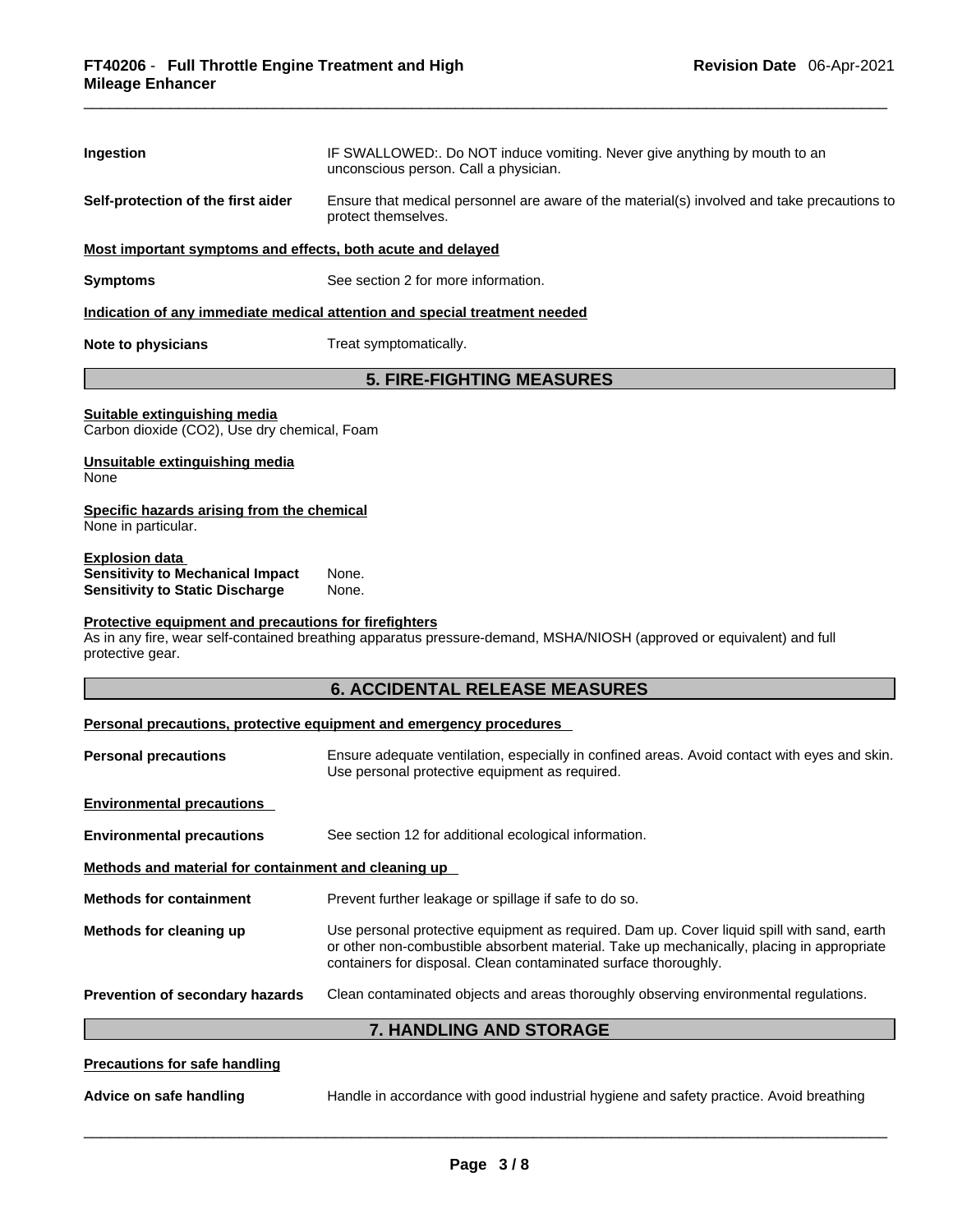vapors or mists. Avoid contact with skin, eyes or clothing. Wash thoroughly after handling. Wash contaminated clothing before reuse. Use personal protective equipment as required.

# **Conditions for safe storage, including any incompatibilities**

| <b>Storage Conditions</b> | Keep containers tightly closed in a dry, cool and well-ventilated place. |  |
|---------------------------|--------------------------------------------------------------------------|--|
|---------------------------|--------------------------------------------------------------------------|--|

**Incompatible materials Strong oxidizing agents** 

# **8. EXPOSURE CONTROLS/PERSONAL PROTECTION**

#### **Control parameters**

# **Appropriate engineering controls**

| <b>Engineering Controls</b> | Showers             |  |
|-----------------------------|---------------------|--|
|                             | Eyewash stations    |  |
|                             | Ventilation systems |  |

# **Individual protection measures, such as personal protective equipment**

| Eye/face protection                   | Wear safety glasses with side shields (or goggles).                                                                                             |
|---------------------------------------|-------------------------------------------------------------------------------------------------------------------------------------------------|
| Skin and body protection              | Wear protective natural rubber, nitrile rubber, Neoprene™ or PVC gloves.                                                                        |
| <b>Respiratory protection</b>         | Use NIOSH-approved air-purifying respirator with organic vapor cartridge or canister, as<br>appropriate.                                        |
| <b>General Hygiene Considerations</b> | Handle in accordance with good industrial hygiene and safety practice. Regular cleaning of<br>equipment, work area and clothing is recommended. |

# 9. PHYSICAL AND CHEMICAL PROPERTIES

# **9.1. Information on basic physical and chemical properties**

| <b>Physical state</b><br>Appearance<br>Odor<br><b>Odor threshold</b>                                                                                                                                                                                                                              | Liquid<br>Clear, Reddish Amber<br>No information available<br>No information available                                                                                                                                                                                         |                  |
|---------------------------------------------------------------------------------------------------------------------------------------------------------------------------------------------------------------------------------------------------------------------------------------------------|--------------------------------------------------------------------------------------------------------------------------------------------------------------------------------------------------------------------------------------------------------------------------------|------------------|
| <b>Property</b><br>рH                                                                                                                                                                                                                                                                             | <b>Values</b><br>No information available                                                                                                                                                                                                                                      | Remarks • Method |
| Melting point / freezing point<br>Boiling point / boiling range<br>Flash point<br><b>Evaporation rate</b><br>Flammability (solid, gas)<br><b>Flammability Limit in Air</b>                                                                                                                        | No information available<br>220 °C / 428 °F<br>> 138 °C / > 280 °F<br>No information available<br>No information available                                                                                                                                                     |                  |
| <b>Upper flammability limit:</b><br>Lower flammability limit:                                                                                                                                                                                                                                     | No information available<br>No information available                                                                                                                                                                                                                           |                  |
| Vapor pressure<br>Vapor density<br><b>Relative density</b><br>Water solubility<br>Solubility(ies)<br><b>Partition coefficient</b><br><b>Autoignition temperature</b><br><b>Decomposition temperature</b><br><b>Kinematic viscosity</b><br><b>Dynamic viscosity</b><br><b>Explosive properties</b> | No information available<br>No information available<br>0.850<br>No information available<br>No information available<br>No information available<br>No information available<br>No information available<br>65.85 cSt<br>No information available<br>No information available |                  |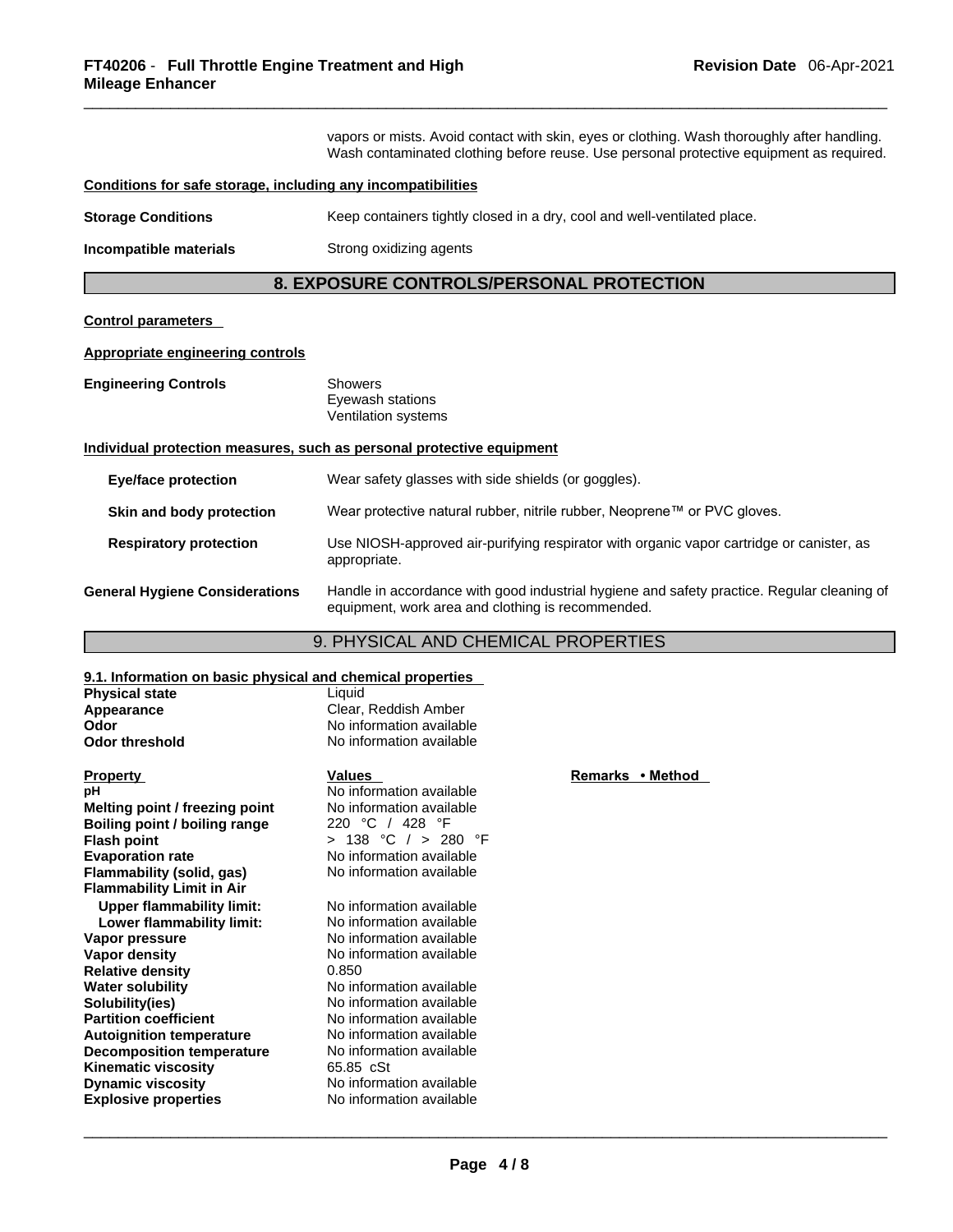# **Oxidizing properties** No information available

**Other Information Softening point** No information available **Molecular weight** No information available **Density Density No information available Bulk density No information available SADT (self-accelerating decomposition temperature)**

No information available

# **10. STABILITY AND REACTIVITY**

#### **Reactivity**

No information available

# **Chemical stability**

Stable under normal conditions

#### **Possibility of Hazardous Reactions**

None under normal processing.

#### **Conditions to avoid**  Excessive heat.

# **Incompatible materials**

Strong oxidizing agents

#### **Hazardous Decomposition Products**

Carbon oxides

# **11. TOXICOLOGICAL INFORMATION**

# **Information on likely routes of exposure**

| <b>Inhalation</b>   | May cause irritation of respiratory tract.                                         |
|---------------------|------------------------------------------------------------------------------------|
| Eye contact         | Contact with eyes may cause irritation. May cause redness and tearing of the eyes. |
| <b>Skin contact</b> | May cause skin irritation and/or dermatitis.                                       |
| Ingestion           | Ingestion may cause irritation to mucous membranes.                                |

# **Information on toxicological effects**

| <b>Symptoms</b> |
|-----------------|
|-----------------|

**Symptoms** No information available.

# **Delayed and immediate effects as well as chronic effects from short and long-term exposure**

**Sensitization** No information available. **Germ cell mutagenicity** No information available. Carcinogenicity The table below indicates whether each agency has listed any ingredient as a carcinogen. *ACGIH (American Conference of Governmental Industrial Hygienists) A2 - Suspected Human Carcinogen IARC (International Agency for Research on Cancer) Group 1 - Carcinogenic to Humans NTP (National Toxicology Program) Known - Known Carcinogen OSHA (Occupational Safety and Health Administration of the US Department of Labor) X - Present* 

# **The following values are calculated based on chapter 3.1 of the GHS document**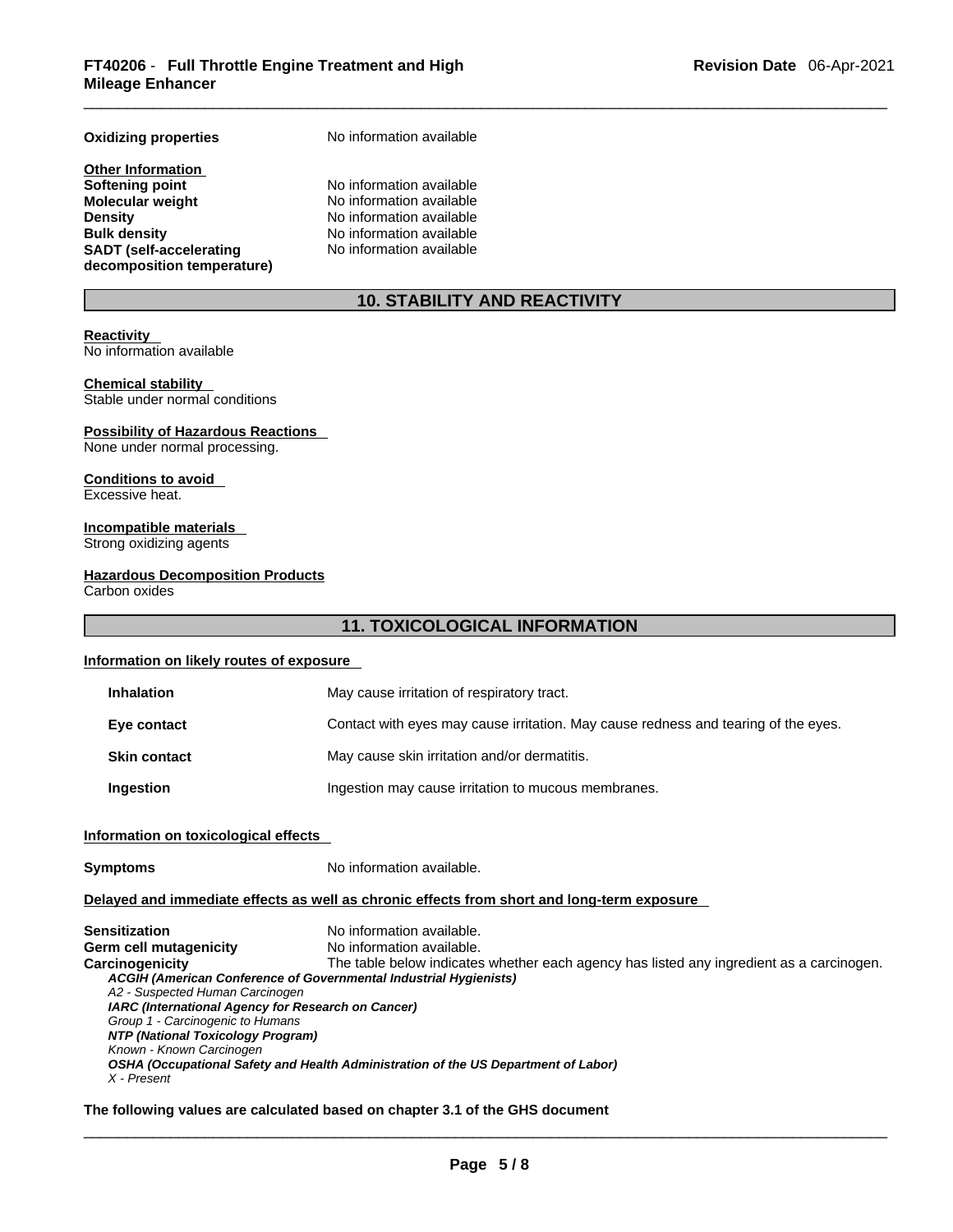**ATEmix (oral)** 11323 mg/kg<br>**ATEmix (dermal)** 4257 mg/kg **ATEmix** (dermal)

# **12. ECOLOGICAL INFORMATION**

#### **Ecotoxicity**

9.593 % of the mixture consists of component(s) of unknown hazards to the aquatic environment

# **Persistence and degradability**

No information available.

# **Bioaccumulation**

No information available.

#### **Mobility**

No information available.

#### **Other adverse effects**

No information available

# **13. DISPOSAL CONSIDERATIONS**

# **Waste treatment methods**

| Disposal of wastes         | Disposal should be in accordance with applicable regional, national and local laws and<br>regulations. |
|----------------------------|--------------------------------------------------------------------------------------------------------|
| Contaminated packaging     | Do not reuse container.                                                                                |
| <b>US EPA Waste Number</b> | Not applicable                                                                                         |

This product contains one or more substances that are listed with the State of California as a hazardous waste.

# **14. TRANSPORT INFORMATION**

| Note:<br>DOT<br>Proper shipping name | Not regulated |
|--------------------------------------|---------------|
| <b>IATA</b><br>Proper shipping name  | Not regulated |
| <b>IMDG</b><br>Proper shipping name  | Not regulated |

| <b>15. REGULATORY INFORMATION</b> |          |  |  |  |  |
|-----------------------------------|----------|--|--|--|--|
| <b>International Inventories</b>  |          |  |  |  |  |
| <b>TSCA</b>                       | Complies |  |  |  |  |
| <b>DSL/NDSL</b>                   | Complies |  |  |  |  |
| <b>EINECS/ELINCS</b>              | Complies |  |  |  |  |
| <b>ENCS</b>                       | Complies |  |  |  |  |
| <b>IECSC</b>                      | Complies |  |  |  |  |
| <b>KECL</b>                       | Complies |  |  |  |  |
| <b>PICCS</b>                      | Complies |  |  |  |  |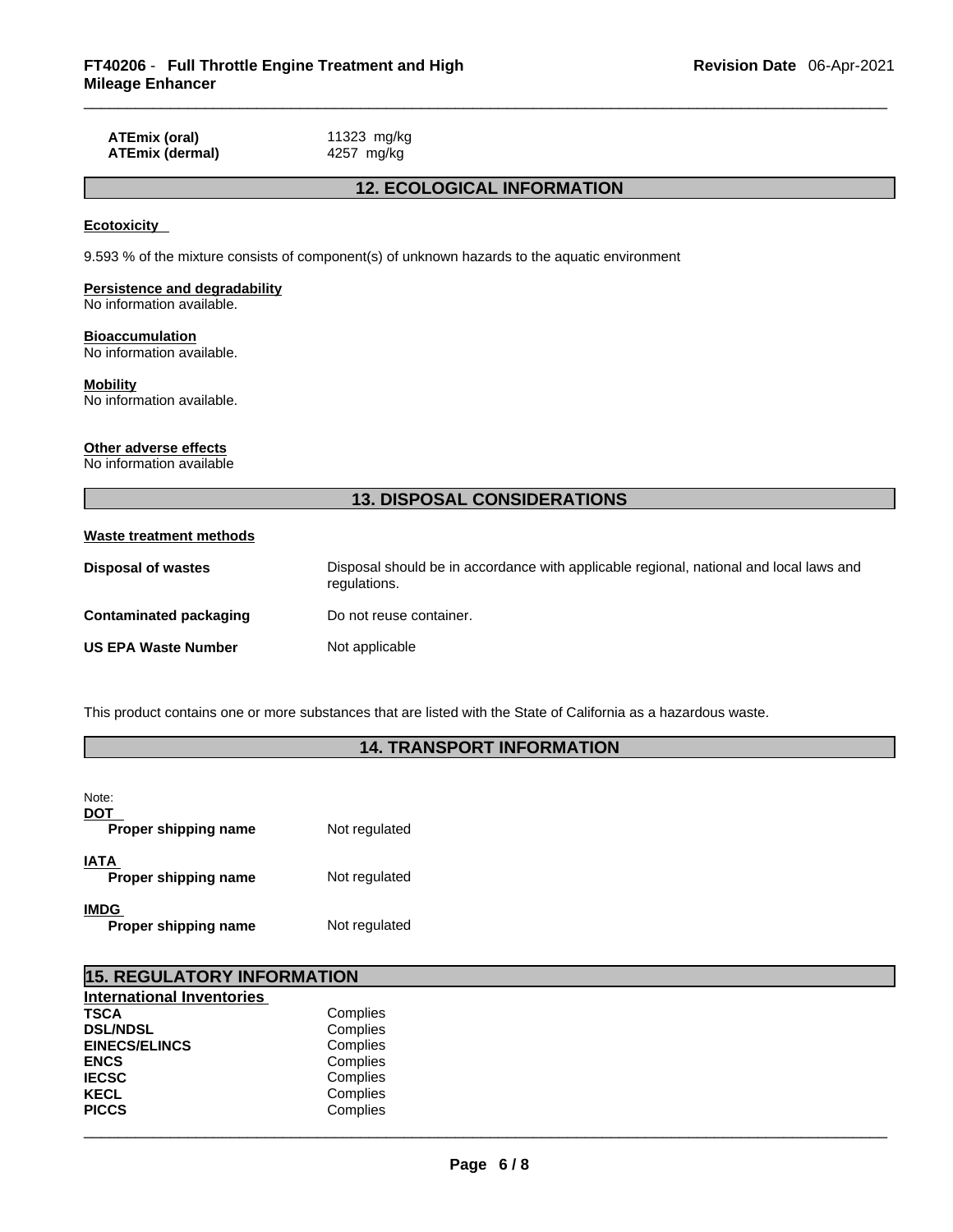**AICS** Complies

 **Legend:** 

**TSCA** - United States Toxic Substances Control Act Section 8(b) Inventory

**DSL/NDSL** - Canadian Domestic Substances List/Non-Domestic Substances List

 **EINECS/ELINCS** - European Inventory of Existing Chemical Substances/European List of Notified Chemical Substances

**ENCS** - Japan Existing and New Chemical Substances

**IECSC** - China Inventory of Existing Chemical Substances

**KECL** - Korean Existing and Evaluated Chemical Substances

**PICCS** - Philippines Inventory of Chemicals and Chemical Substances

**AICS** - Australian Inventory of Chemical Substances

# **US Federal Regulations**

# **SARA 313**

Section 313 of Title III of the Superfund Amendments and Reauthorization Act of 1986 (SARA). This product contains a chemical or chemicals which are subject to the reporting requirements of the Act and Title 40 of the Code of Federal Regulations, Part 372

| <b>Chemical Name</b>                      | <b>SARA 313 - Threshold Values %</b> |  |  |
|-------------------------------------------|--------------------------------------|--|--|
| Zinc Dialkyl Dithiophosphate - 68649-42-3 | 1.0                                  |  |  |
| <b>SARA 311/312 Hazard Categories</b>     |                                      |  |  |
| Acute health hazard                       | No                                   |  |  |
| <b>Chronic Health Hazard</b>              | No.                                  |  |  |
| <b>Fire hazard</b>                        | No                                   |  |  |
| Sudden release of pressure hazard         | No                                   |  |  |
| <b>Reactive Hazard</b>                    | No                                   |  |  |

# **CWA** (Clean Water Act)

This product contains the following substances which are regulated pollutants pursuant to the Clean Water Act (40 CFR 122.21 and 40 CFR 122.42)

# **CERCLA**

This material, as supplied, contains one or more substances regulated as a hazardous substance under the Comprehensive Environmental Response Compensation and Liability Act (CERCLA) (40 CFR 302)

# **US State Regulations**

#### **California Proposition 65**

This product contains the following Proposition 65 chemicals **U.S. State Right-to-Know Regulations** 

| <b>Chemical Name</b>         | New Jersey | <b>Massachusetts</b> | Pennsylvania |
|------------------------------|------------|----------------------|--------------|
| Zinc Dialkyl Dithiophosphate |            |                      |              |
| 68649-42-3                   |            |                      |              |
| Fumaric acid                 |            |                      |              |
| 110-17-8                     |            |                      |              |

**U.S. EPA Label Information** 

**EPA Pesticide Registration Number** Not applicable

# **WHMIS Hazard Class**

D2A - Very toxic materials

# **16. OTHER INFORMATION, INCLUDING DATE OF PREPARATION OF THE LAST REVISION**

**NFPA Flammability** 1 **Instability** 0 - **HMIS Flammability** 1 **Physical hazards** 0 **Personal protection** B

NFPA (National Fire Protection Association) HMIS (Hazardous Material Information System)

**Revision Date** 06-Apr-2021